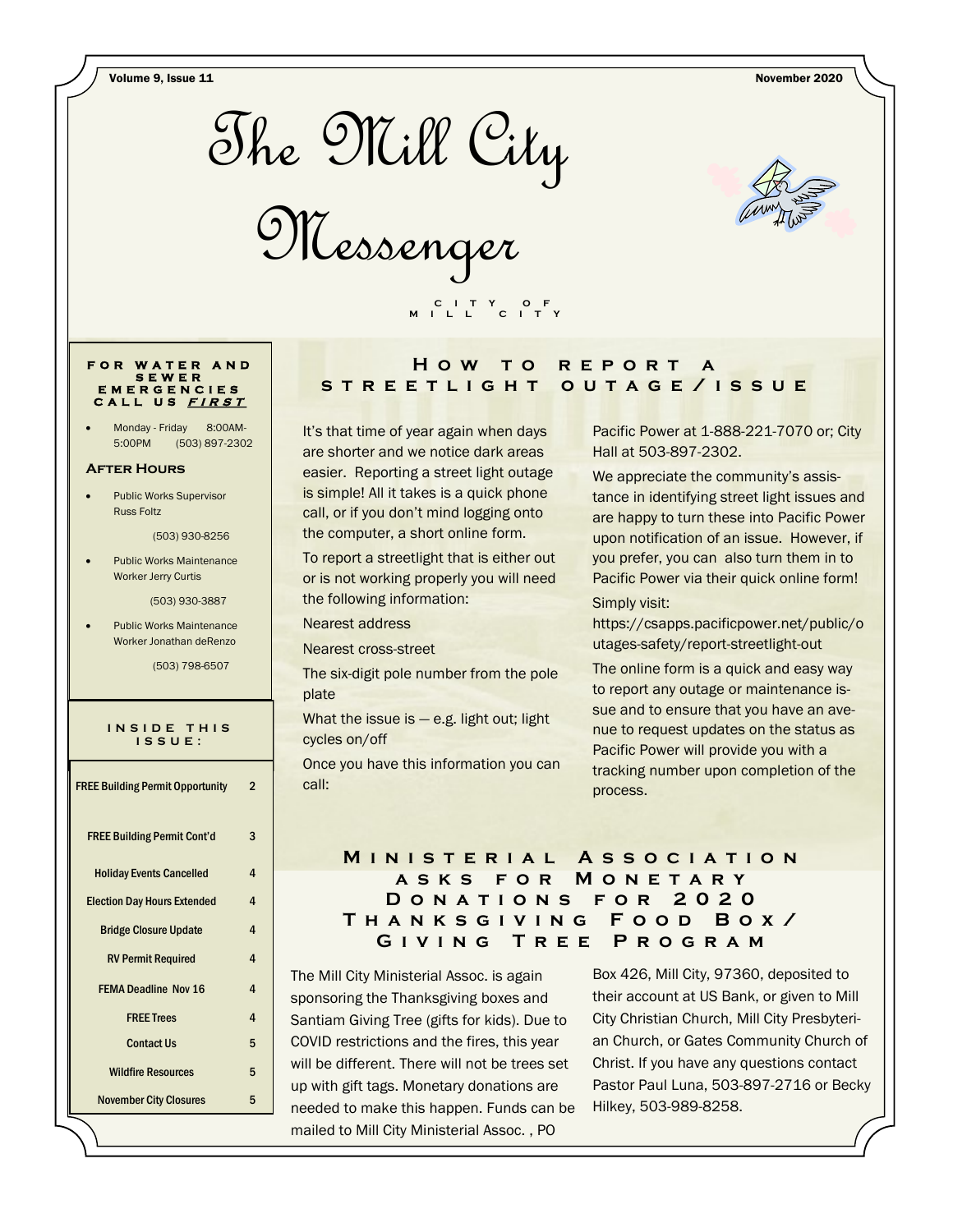| LINN COUNTY OFFERS FREE PERMITS FOR<br>RESIDENTS IMPACTED BY 2020 WILDFIRES                                                                                                                                                                       |  |
|---------------------------------------------------------------------------------------------------------------------------------------------------------------------------------------------------------------------------------------------------|--|
| LINN COUNTY PLANNING AND BUILDING DEPARTMENT<br>Robert Wheeldon, Director                                                                                                                                                                         |  |
| Room 114, Linn County Courthouse                                                                                                                                                                                                                  |  |
| PO Box 100, Albany, Oregon 97321                                                                                                                                                                                                                  |  |
| Phone 541-967-3816 Fax 541-926-2060                                                                                                                                                                                                               |  |
| www.co.linn.or.us                                                                                                                                                                                                                                 |  |
| <b>FREE RIJIIDING PERMIT APPLICATION</b>                                                                                                                                                                                                          |  |
| TO REPLACE A LAWFULLY ESTABLISHED DWELLING DESTROYED BY WILDFIRE                                                                                                                                                                                  |  |
| To facilitate and encourage the timely cleanup and redevelopment of a lawfully established dwelling<br>that has been destroyed by the September 2020 wildfires, Linn County will issue to the impacted                                            |  |
| property owner one free building permit to replace the qualifying dwelling. The following requirements                                                                                                                                            |  |
| apply to the issuance of a free building permit.                                                                                                                                                                                                  |  |
| [1] The permitted dwelling will replace a lawfully established dwelling that was located within an<br>area administered by the Linn County Planning and Building Department and that was<br>damaged or destroyed by the September 2020 wildfires; |  |

- (2) The free permit is for the construction of one single-family dwelling or the siting of one manufactured dwelling on an affected property, and does not apply to any other building or structure; and
- (3) The property owner must comply with all applicable requirements of the Linn County Code for the development of a primary dwelling on the impacted property.

|                            | <b>Department Use Only</b> |
|----------------------------|----------------------------|
| <b>Application Number:</b> | Submittal Date:            |
| Verified By:               | <b>Expiration Date:</b>    |

|                             |                                                                                                                                                                                                                                | City: City: City: City: Code: 21 Discovery 2012 - 21 Discovery 2012 - 21 Discovery 2012 - 22 Discovery 2012 - 2 |  |
|-----------------------------|--------------------------------------------------------------------------------------------------------------------------------------------------------------------------------------------------------------------------------|-----------------------------------------------------------------------------------------------------------------|--|
|                             |                                                                                                                                                                                                                                |                                                                                                                 |  |
|                             | Email: And a strategic contract of the contract of the contract of the contract of the contract of the contract of the contract of the contract of the contract of the contract of the contract of the contract of the contrac |                                                                                                                 |  |
|                             |                                                                                                                                                                                                                                |                                                                                                                 |  |
|                             |                                                                                                                                                                                                                                |                                                                                                                 |  |
|                             |                                                                                                                                                                                                                                | Township Range Section(s) Tax lot(s)                                                                            |  |
|                             |                                                                                                                                                                                                                                |                                                                                                                 |  |
| <b>Property Information</b> |                                                                                                                                                                                                                                | City State Zip                                                                                                  |  |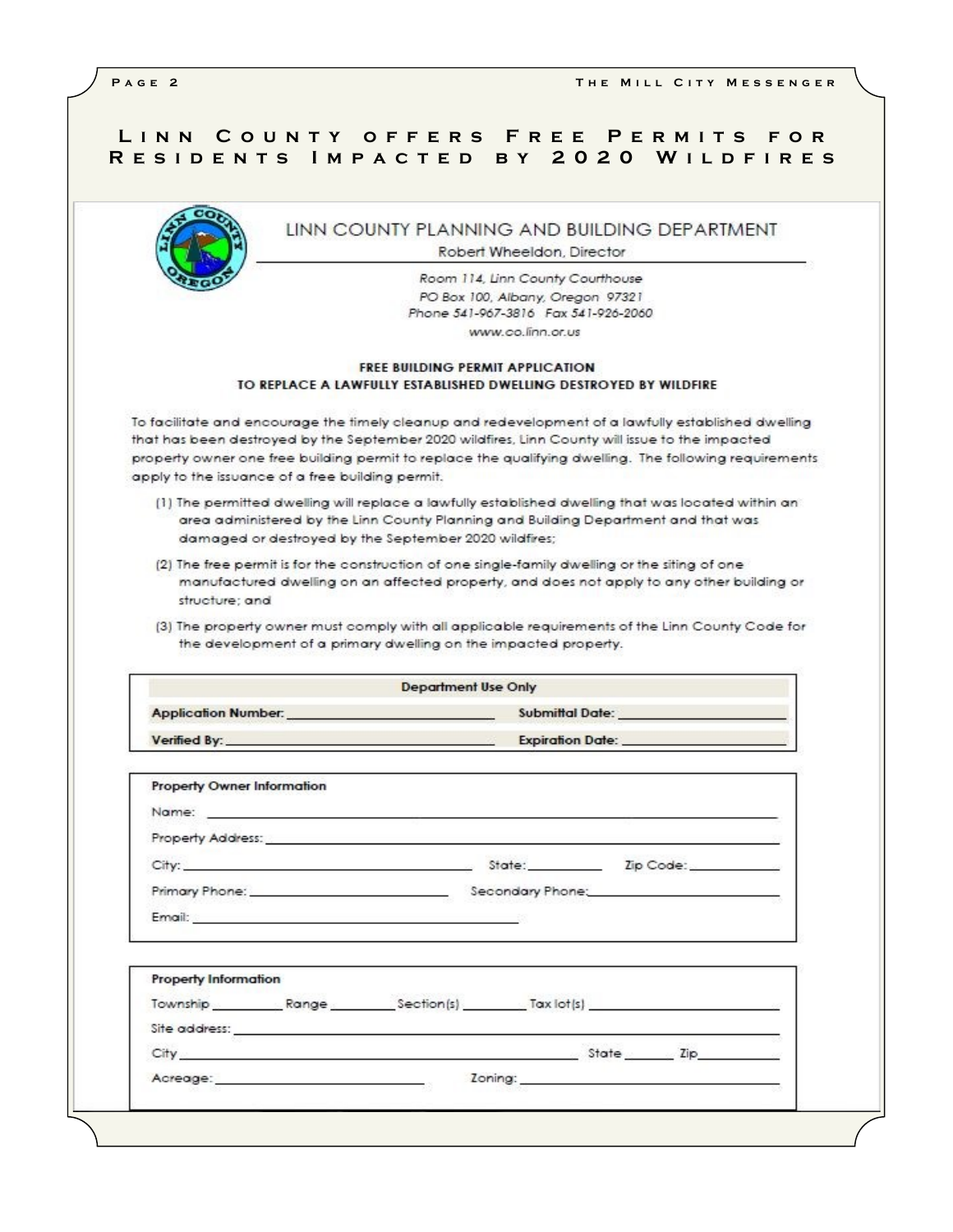## FREE PERMITS CONT'D

|                                                 | (To be completed by Department staff)                                            |
|-------------------------------------------------|----------------------------------------------------------------------------------|
|                                                 | Application No.                                                                  |
|                                                 |                                                                                  |
|                                                 |                                                                                  |
|                                                 | Acreage: <u>________________________</u>                                         |
| Property Ownership Verification                 |                                                                                  |
| Right of Entry Form Enclosed                    | Date Submitted: ___________________________                                      |
|                                                 | DEQ / EPA Cleanup Certification Date Conducted: ________________________________ |
| Replacement dwelling permit issued              |                                                                                  |
| □ Yes - Permit Number: ________________________ |                                                                                  |
| $\square$ No                                    |                                                                                  |
| $\Box$ N/A                                      |                                                                                  |
| □ Septic System Authorization                   |                                                                                  |
| □ Building Permit Application                   |                                                                                  |
| <b>D</b> Building Permit Expiration             |                                                                                  |
| <b>LCSO Damage Assessment</b>                   |                                                                                  |
|                                                 | □ Destroyed (>50%)      □ Major (26-50%)     □ Minor (10-25%)                    |
|                                                 | Other Qualifying Damage Assessment Information _________________________________ |
|                                                 |                                                                                  |
|                                                 |                                                                                  |
| Other Permits Issued                            |                                                                                  |
| Electrical Permit No. __________                | D Plumbing Permit No. __________________                                         |
| $\Box$ Mechanical Permit No.                    | □ Access Permit No. <u>__________________</u>                                    |

Forms can be downloaded from the City of Mill City website or picked up at City Hall.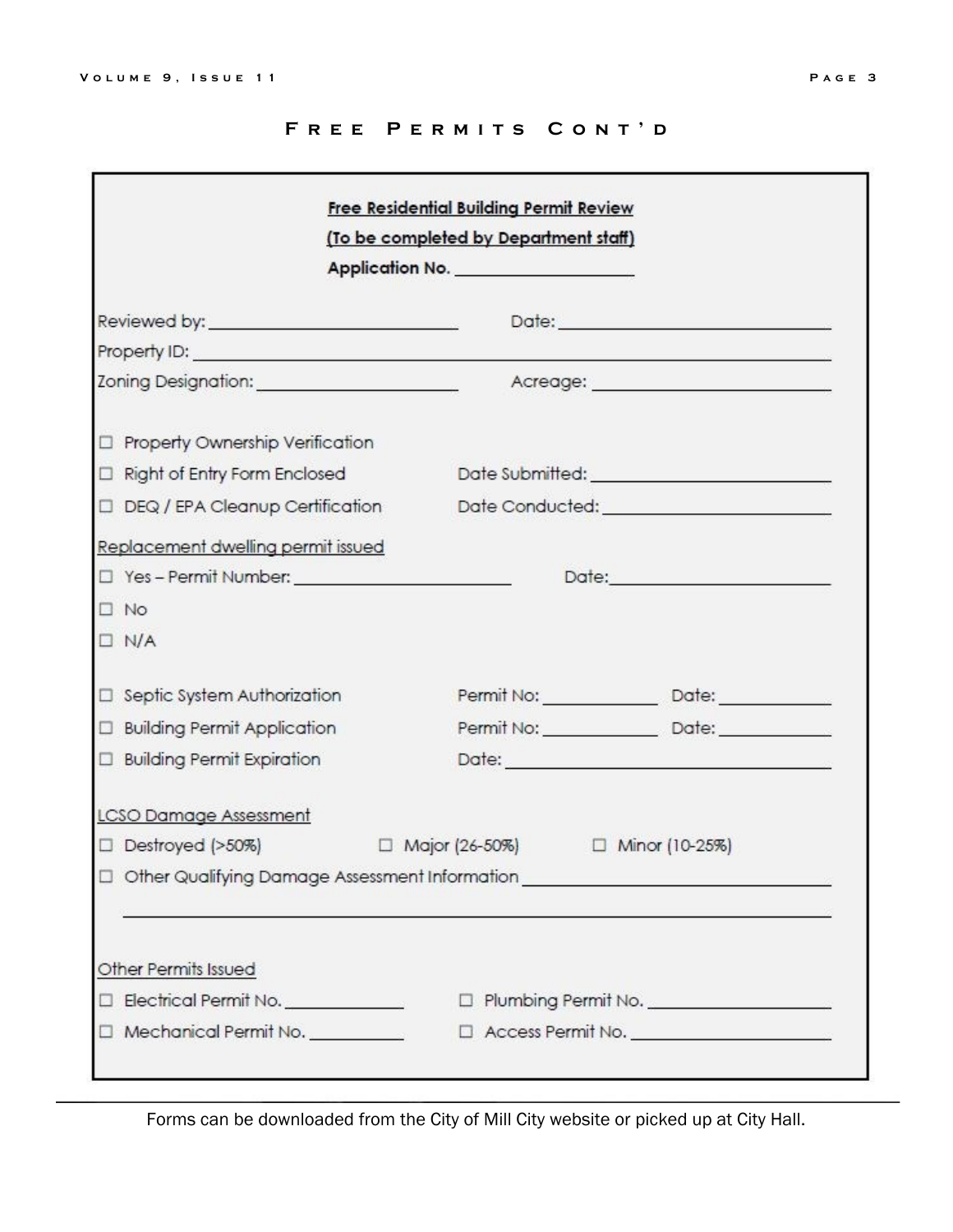## **2020 Holiday Events Cancelled**

The City of Mill City has reached out to groups who generally host a holiday event annually. We are sad to hear that due to COVID-19 restrictions the following events have been cancelled:

- Santiam Alumni Tournament
- Hall of Fame Banquet
- Mill City Fireman's Benefit
- Holiday Bazaar

# **City Hall Extended Hours Election Day**

Election Day is:

## TUESDAY, NOVEMBER 3, 2020.

The City of Mill City will be open extended hours to allow YOUR VOTE to be counted! City Hall will open at 7:00 AM and remain



open through 8:00 PM. No ballots are accepted after 8:00 PM so make sure to get yours in and let your voice be heard.

## **Bridge Closure Update**

The City has been informed that the vehicle bridge closure, originally planned for partial reopening this month, now has a partial opening date of November 25, 2020.

Full opening of the bridge is set for late January, with a target date of January 22, 2020.

We thank you for your continued patience.



# **FEMA Deadline to Register Approaching**

Were you affected by the September wildfires? Have you signed up for FEMA? The deadline is fast approaching. All registrations must be done by Monday, November 16, 2020.

## **RV Permit Required**

With the tragic fires that took the homes of so many in our Canyon Community the City of Mill City understands the need for transitional housing while going through the process of claims, clean up and rebuilding. We support this need and have adopted a temporary code to allow those displaced by the fires to temporarily reside in recreational vehicles through a permitting process.

Staff is still drafting the permit application, which should be made available soon. If you are currently housing a displaced resident or are

## **FREE Red Oak Seedlings**

Thanks to a local citizen we have a small handful of Red Oak seedlings free for the taking. These seedlings are available at City Hall as first come, first served. Paper towels and plastic bags are by the seedlings for you to take your tree home in. Please leave the containers so this generous

City Hall; 503.897.2302, to be notified once the application is available. Our continued thoughts, prayers

looking to do so, please contact

and offer of assistance in whatever way we are able goes out to those of our Canyon family so badly affected by this historic event.

Please contact City Hall with questions or to make suggestions on how we can be of help as we move forward.

citizen can gather more seedlings next spring!